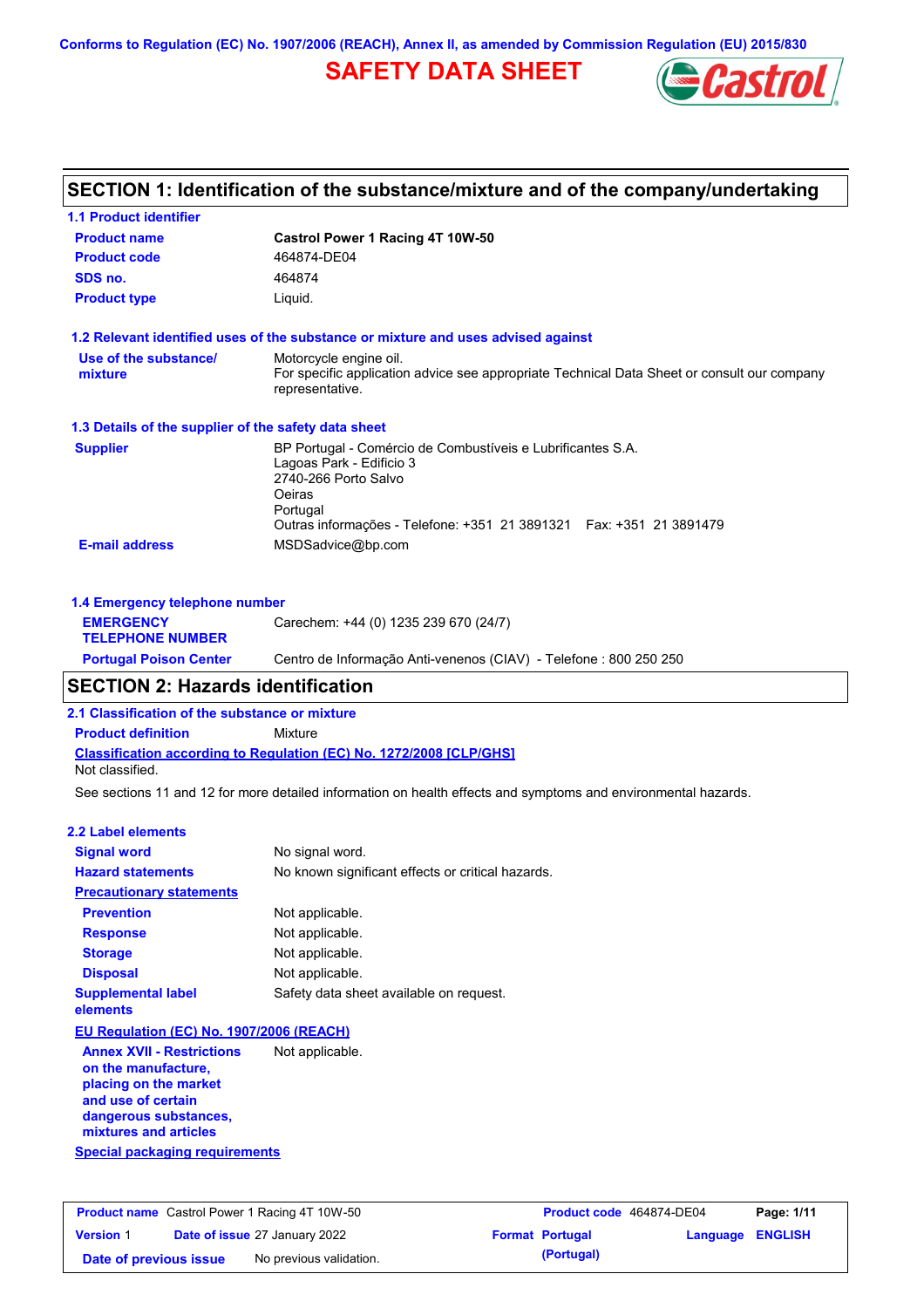### **SECTION 2: Hazards identification**

| <b>Containers to be fitted</b><br>with child-resistant<br>fastenings                                                     | Not applicable.                                                                                                                                                                                                          |  |
|--------------------------------------------------------------------------------------------------------------------------|--------------------------------------------------------------------------------------------------------------------------------------------------------------------------------------------------------------------------|--|
| <b>Tactile warning of danger</b><br>Not applicable.                                                                      |                                                                                                                                                                                                                          |  |
| 2.3 Other hazards                                                                                                        |                                                                                                                                                                                                                          |  |
| <b>Results of PBT and vPvB</b><br>assessment                                                                             | Product does not meet the criteria for PBT or vPvB according to Regulation (EC) No. 1907/2006,<br>Annex XIII.                                                                                                            |  |
| <b>Product meets the criteria</b><br>for PBT or vPvB according<br>to Regulation (EC) No.<br><b>1907/2006, Annex XIII</b> | This mixture does not contain any substances that are assessed to be a PBT or a vPvB.                                                                                                                                    |  |
| Other hazards which do<br>not result in classification                                                                   | Defatting to the skin.<br>USED ENGINE OILS<br>Used engine oil may contain hazardous components which have the potential to cause skin<br>cancer.<br>See Toxicological Information, section 11 of this Safety Data Sheet. |  |

### **SECTION 3: Composition/information on ingredients**

#### Highly refined base oil (IP 346 DMSO extract < 3%). Proprietary performance additives. Distillates (petroleum), hydrotreated heavy paraffinic REACH #: 01-2119484627-25 EC: 265-157-1 CAS: 64742-54-7 Index: 649-467-00-8 Distillates (petroleum), solvent-REACH #: 01-2119471299-27 **Product/ingredient name % Regulation (EC) No. Identifiers Type Mixture 3.2 Mixtures Product definition**

| dewaxed heavy paraffinic                                  | $EC: 265-169-7$<br>CAS: 64742-65-0<br>Index: 649-474-00-6                                 |                   |         |
|-----------------------------------------------------------|-------------------------------------------------------------------------------------------|-------------------|---------|
| Distillates (petroleum), hydrotreated<br>heavy paraffinic | REACH #: 01-2119484627-25 ≤5<br>EC: $265-157-1$<br>CAS: 64742-54-7<br>Index: 649-467-00-8 | Asp. Tox. 1, H304 | [1] [2] |

Not classified. [2]

**1272/2008 [CLP]**

Not classified. [2]

### **See Section 16 for the full text of the H statements declared above.**

Type

[1] Substance classified with a health or environmental hazard

[2] Substance with a workplace exposure limit

[3] Substance meets the criteria for PBT according to Regulation (EC) No. 1907/2006, Annex XIII

[4] Substance meets the criteria for vPvB according to Regulation (EC) No. 1907/2006, Annex XIII

[5] Substance of equivalent concern

[6] Additional disclosure due to company policy

Occupational exposure limits, if available, are listed in Section 8.

### **SECTION 4: First aid measures**

### **4.1 Description of first aid measures**

| Eye contact                       | In case of contact, immediately flush eyes with plenty of water for at least 15 minutes. Eyelids<br>should be held away from the eyeball to ensure thorough rinsing. Check for and remove any<br>contact lenses. Get medical attention. |  |  |  |
|-----------------------------------|-----------------------------------------------------------------------------------------------------------------------------------------------------------------------------------------------------------------------------------------|--|--|--|
| <b>Skin contact</b>               | Wash skin thoroughly with soap and water or use recognised skin cleanser. Remove<br>contaminated clothing and shoes. Wash clothing before reuse. Clean shoes thoroughly before<br>reuse. Get medical attention if irritation develops.  |  |  |  |
| <b>Inhalation</b>                 | If inhaled, remove to fresh air. Get medical attention if symptoms occur.                                                                                                                                                               |  |  |  |
| <b>Ingestion</b>                  | Do not induce vomiting unless directed to do so by medical personnel. Get medical attention if<br>symptoms occur.                                                                                                                       |  |  |  |
| <b>Protection of first-aiders</b> | No action shall be taken involving any personal risk or without suitable training.                                                                                                                                                      |  |  |  |

### **4.2 Most important symptoms and effects, both acute and delayed**

| <b>Product name</b> Castrol Power 1 Racing 4T 10W-50 |  |                                      | Product code 464874-DE04 |                        | Page: 2/11              |  |
|------------------------------------------------------|--|--------------------------------------|--------------------------|------------------------|-------------------------|--|
| <b>Version 1</b>                                     |  | <b>Date of issue 27 January 2022</b> |                          | <b>Format Portugal</b> | <b>Language ENGLISH</b> |  |
| Date of previous issue                               |  | No previous validation.              |                          | (Portugal)             |                         |  |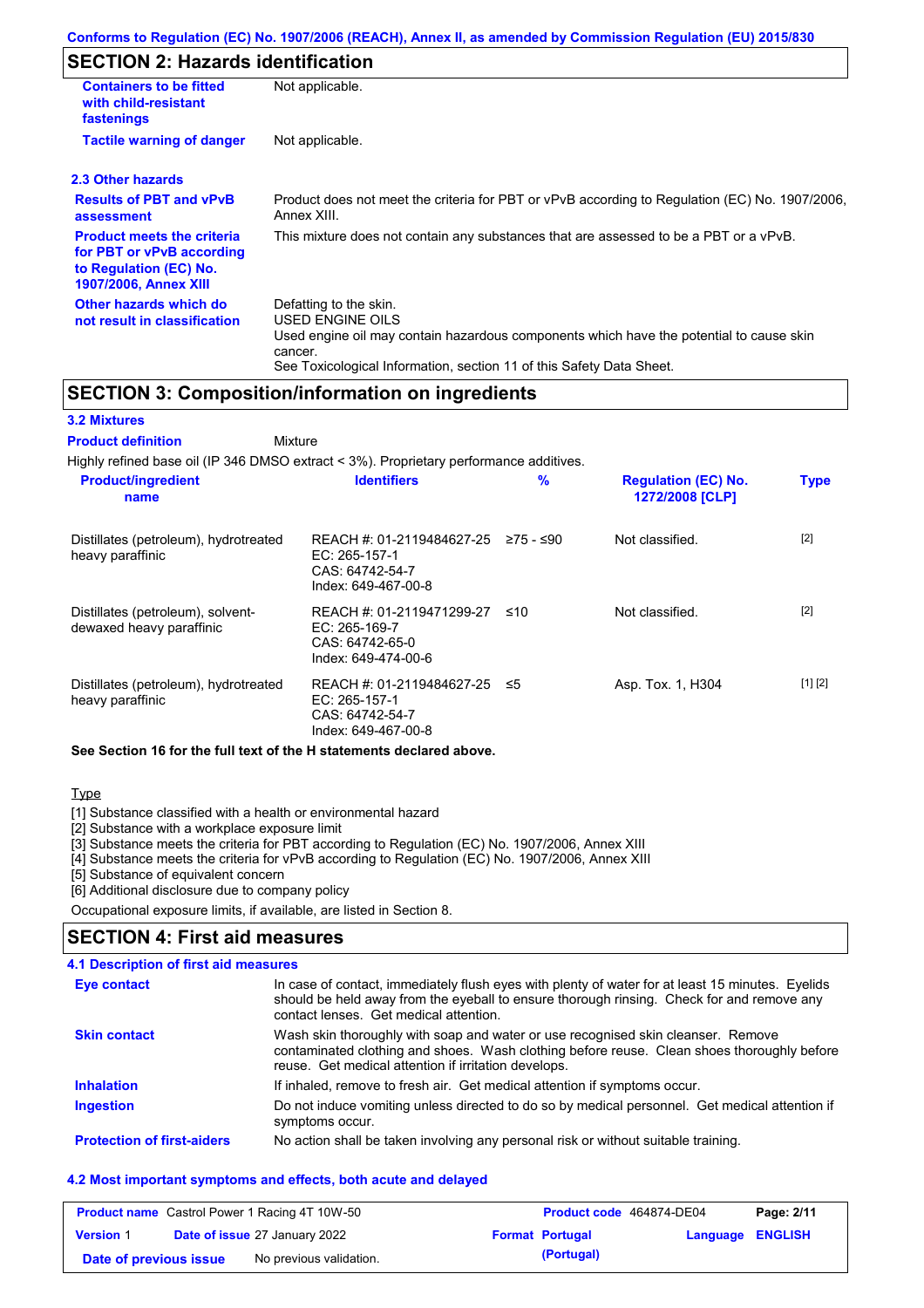# **SECTION 4: First aid measures**

|                                       | See Section 11 for more detailed information on health effects and symptoms.                                      |  |  |
|---------------------------------------|-------------------------------------------------------------------------------------------------------------------|--|--|
| <b>Potential acute health effects</b> |                                                                                                                   |  |  |
| <b>Inhalation</b>                     | Vapour inhalation under ambient conditions is not normally a problem due to low vapour<br>pressure.               |  |  |
| <b>Ingestion</b>                      | No known significant effects or critical hazards.                                                                 |  |  |
| <b>Skin contact</b>                   | Defatting to the skin. May cause skin dryness and irritation.                                                     |  |  |
| Eye contact                           | No known significant effects or critical hazards.                                                                 |  |  |
|                                       | Delayed and immediate effects as well as chronic effects from short and long-term exposure                        |  |  |
| <b>Inhalation</b>                     | Overexposure to the inhalation of airborne droplets or aerosols may cause irritation of the<br>respiratory tract. |  |  |
| <b>Ingestion</b>                      | Ingestion of large quantities may cause nausea and diarrhoea.                                                     |  |  |
| <b>Skin contact</b>                   | Prolonged or repeated contact can defat the skin and lead to irritation and/or dermatitis.                        |  |  |
| Eye contact                           | Potential risk of transient stinging or redness if accidental eye contact occurs.                                 |  |  |
|                                       |                                                                                                                   |  |  |

### **4.3 Indication of any immediate medical attention and special treatment needed**

**Notes to physician** Treatment should in general be symptomatic and directed to relieving any effects.

# **SECTION 5: Firefighting measures**

| 5.1 Extinguishing media                                                                                                                                                                                                                                                                                                                                                                                                       |                                                                                                                                                                                                |
|-------------------------------------------------------------------------------------------------------------------------------------------------------------------------------------------------------------------------------------------------------------------------------------------------------------------------------------------------------------------------------------------------------------------------------|------------------------------------------------------------------------------------------------------------------------------------------------------------------------------------------------|
| <b>Suitable extinguishing</b><br>media                                                                                                                                                                                                                                                                                                                                                                                        | In case of fire, use foam, dry chemical or carbon dioxide extinguisher or spray.                                                                                                               |
| <b>Unsuitable extinguishing</b><br>media                                                                                                                                                                                                                                                                                                                                                                                      | Do not use water jet. The use of a water jet may cause the fire to spread by splashing the<br>burning product.                                                                                 |
| 5.2 Special hazards arising from the substance or mixture                                                                                                                                                                                                                                                                                                                                                                     |                                                                                                                                                                                                |
| <b>Hazards from the</b><br>In a fire or if heated, a pressure increase will occur and the container may burst.<br>substance or mixture                                                                                                                                                                                                                                                                                        |                                                                                                                                                                                                |
| <b>Hazardous combustion</b><br>Combustion products may include the following:<br>carbon oxides (CO, CO <sub>2</sub> ) (carbon monoxide, carbon dioxide)<br>products                                                                                                                                                                                                                                                           |                                                                                                                                                                                                |
| 5.3 Advice for firefighters                                                                                                                                                                                                                                                                                                                                                                                                   |                                                                                                                                                                                                |
| <b>Special precautions for</b><br>fire-fighters                                                                                                                                                                                                                                                                                                                                                                               | No action shall be taken involving any personal risk or without suitable training. Promptly<br>isolate the scene by removing all persons from the vicinity of the incident if there is a fire. |
| <b>Special protective</b><br>Fire-fighters should wear appropriate protective equipment and self-contained breathing<br>apparatus (SCBA) with a full face-piece operated in positive pressure mode. Clothing for fire-<br>equipment for fire-fighters<br>fighters (including helmets, protective boots and gloves) conforming to European standard EN<br>469 will provide a basic level of protection for chemical incidents. |                                                                                                                                                                                                |

## **SECTION 6: Accidental release measures**

|                                                          | 6.1 Personal precautions, protective equipment and emergency procedures                                                                                                                                                                                                                                                                                                                        |  |  |
|----------------------------------------------------------|------------------------------------------------------------------------------------------------------------------------------------------------------------------------------------------------------------------------------------------------------------------------------------------------------------------------------------------------------------------------------------------------|--|--|
| For non-emergency<br>personnel                           | No action shall be taken involving any personal risk or without suitable training. Evacuate<br>surrounding areas. Keep unnecessary and unprotected personnel from entering. Do not touch<br>or walk through spilt material. Floors may be slippery; use care to avoid falling. Put on<br>appropriate personal protective equipment.                                                            |  |  |
| For emergency responders                                 | If specialised clothing is required to deal with the spillage, take note of any information in<br>Section 8 on suitable and unsuitable materials. See also the information in "For non-<br>emergency personnel".                                                                                                                                                                               |  |  |
| <b>6.2 Environmental</b><br>precautions                  | Avoid dispersal of spilt material and runoff and contact with soil, waterways, drains and sewers.<br>Inform the relevant authorities if the product has caused environmental pollution (sewers,<br>waterways, soil or air).                                                                                                                                                                    |  |  |
| 6.3 Methods and material for containment and cleaning up |                                                                                                                                                                                                                                                                                                                                                                                                |  |  |
| <b>Small spill</b>                                       | Stop leak if without risk. Move containers from spill area. Absorb with an inert material and<br>place in an appropriate waste disposal container. Dispose of via a licensed waste disposal<br>contractor.                                                                                                                                                                                     |  |  |
| <b>Large spill</b>                                       | Stop leak if without risk. Move containers from spill area. Prevent entry into sewers, water<br>courses, basements or confined areas. Contain and collect spillage with non-combustible,<br>absorbent material e.g. sand, earth, vermiculite or diatomaceous earth and place in container<br>for disposal according to local regulations. Dispose of via a licensed waste disposal contractor. |  |  |

|                        | <b>Product name</b> Castrol Power 1 Racing 4T 10W-50 | Product code 464874-DE04 |                         | Page: 3/11 |
|------------------------|------------------------------------------------------|--------------------------|-------------------------|------------|
| <b>Version 1</b>       | <b>Date of issue 27 January 2022</b>                 | <b>Format Portugal</b>   | <b>Language ENGLISH</b> |            |
| Date of previous issue | No previous validation.                              | (Portugal)               |                         |            |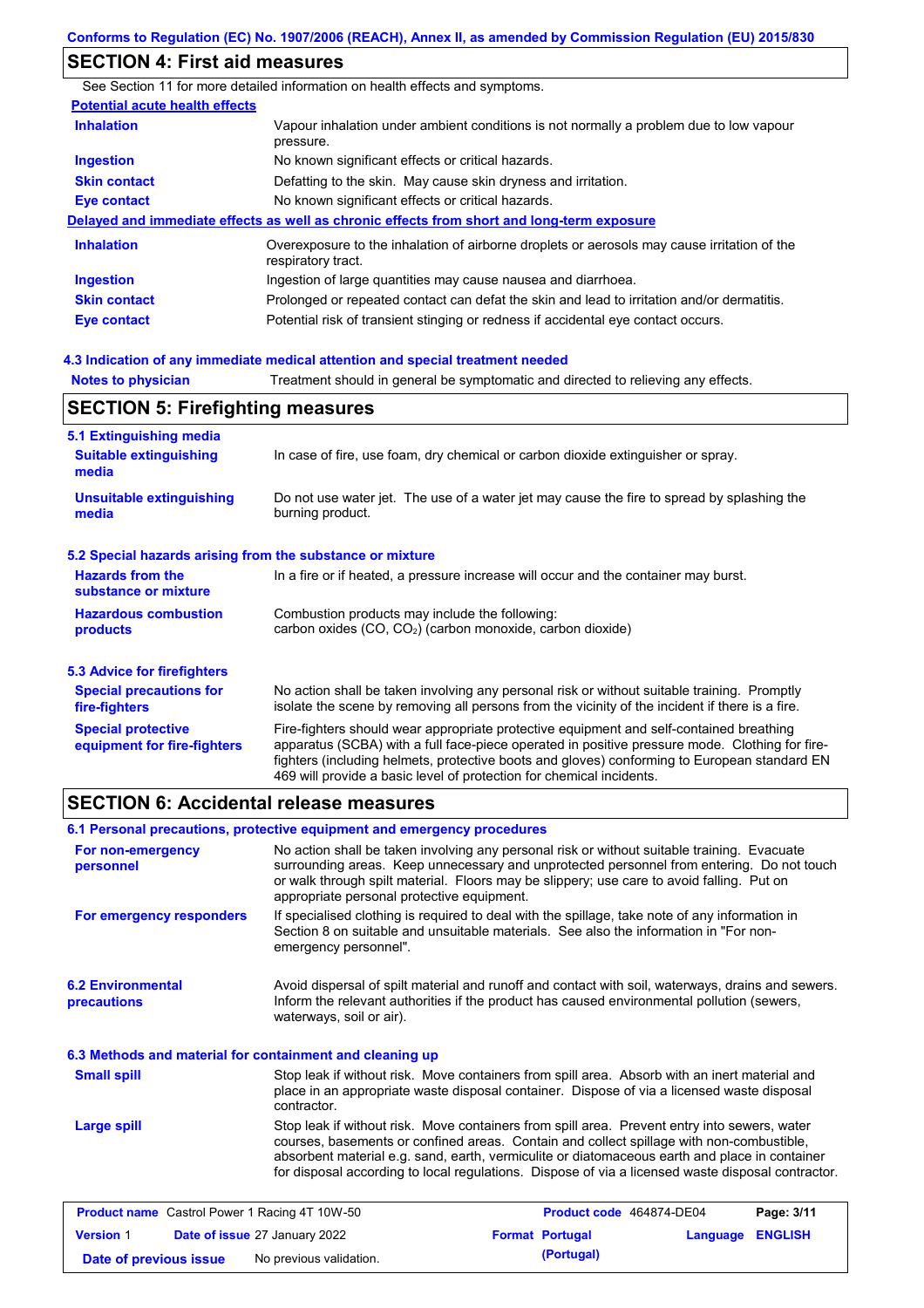### **SECTION 6: Accidental release measures**

| 6.4 Reference to other | See Section 1 for emergency contact information.                            |
|------------------------|-----------------------------------------------------------------------------|
| <b>sections</b>        | See Section 5 for firefighting measures.                                    |
|                        | See Section 8 for information on appropriate personal protective equipment. |
|                        | See Section 12 for environmental precautions.                               |
|                        | See Section 13 for additional waste treatment information.                  |

## **SECTION 7: Handling and storage**

| 7.1 Precautions for safe handling                                                    |                                                                                                                                                                                                                                                                                                                                                                                                                                                                                          |
|--------------------------------------------------------------------------------------|------------------------------------------------------------------------------------------------------------------------------------------------------------------------------------------------------------------------------------------------------------------------------------------------------------------------------------------------------------------------------------------------------------------------------------------------------------------------------------------|
| <b>Protective measures</b>                                                           | Put on appropriate personal protective equipment.                                                                                                                                                                                                                                                                                                                                                                                                                                        |
| <b>Advice on general</b><br>occupational hygiene                                     | Eating, drinking and smoking should be prohibited in areas where this material is handled,<br>stored and processed. Wash thoroughly after handling. Remove contaminated clothing and<br>protective equipment before entering eating areas. See also Section 8 for additional<br>information on hygiene measures.                                                                                                                                                                         |
| <b>7.2 Conditions for safe</b><br>storage, including any<br><i>incompatibilities</i> | Store in accordance with local regulations. Store in a dry, cool and well-ventilated area, away<br>from incompatible materials (see Section 10). Keep away from heat and direct sunlight. Keep<br>container tightly closed and sealed until ready for use. Containers that have been opened must<br>be carefully resealed and kept upright to prevent leakage. Store and use only in equipment/<br>containers designed for use with this product. Do not store in unlabelled containers. |
| <b>Not suitable</b>                                                                  | Prolonged exposure to elevated temperature                                                                                                                                                                                                                                                                                                                                                                                                                                               |
| 7.3 Specific end use(s)                                                              |                                                                                                                                                                                                                                                                                                                                                                                                                                                                                          |
| <b>Recommendations</b>                                                               | See section 1.2 and Exposure scenarios in annex, if applicable.                                                                                                                                                                                                                                                                                                                                                                                                                          |
|                                                                                      | <b>SECTION 8: Exposure controls/personal protection</b>                                                                                                                                                                                                                                                                                                                                                                                                                                  |
| <b>8.1 Control parameters</b>                                                        |                                                                                                                                                                                                                                                                                                                                                                                                                                                                                          |
| <b>Occupational exposure limits</b>                                                  |                                                                                                                                                                                                                                                                                                                                                                                                                                                                                          |
|                                                                                      |                                                                                                                                                                                                                                                                                                                                                                                                                                                                                          |

| <b>Product/ingredient name</b>                         | <b>Exposure limit values</b>                                                                                                      |  |  |
|--------------------------------------------------------|-----------------------------------------------------------------------------------------------------------------------------------|--|--|
| Distillates (petroleum), hydrotreated heavy paraffinic | Portuguese Institute of Quality (Portugal).<br>TWA: 5 mg/m <sup>3</sup> 8 hours. Issued/Revised: 10/2003 Form: Inhalable fraction |  |  |
| Distillates (petroleum), solvent-dewaxed heavy         | Portuguese Institute of Quality (Portugal).                                                                                       |  |  |
| paraffinic                                             | TWA: 5 mg/m <sup>3</sup> 8 hours. Issued/Revised: 10/2003 Form: Inhalable fraction                                                |  |  |

Distillates (petroleum), hydrotreated heavy paraffinic **Portuguese Institute of Quality (Portugal).**

TWA: 5 mg/m<sup>3</sup> 8 hours. Issued/Revised: 10/2003 Form: Inhalable fraction

Whilst specific OELs for certain components may be shown in this section, other components may be present in any mist, vapour or dust produced. Therefore, the specific OELs may not be applicable to the product as a whole and are provided for guidance only.

**Recommended monitoring procedures** If this product contains ingredients with exposure limits, personal, workplace atmosphere or biological monitoring may be required to determine the effectiveness of the ventilation or other control measures and/or the necessity to use respiratory protective equipment. Reference should be made to monitoring standards, such as the following: European Standard EN 689 (Workplace atmospheres - Guidance for the assessment of exposure by inhalation to chemical agents for comparison with limit values and measurement strategy) European Standard EN 14042 (Workplace atmospheres - Guide for the application and use of procedures for the assessment of exposure to chemical and biological agents) European Standard EN 482 (Workplace atmospheres - General requirements for the performance of procedures for the measurement of chemical agents) Reference to national guidance documents for methods for the determination of hazardous substances will also be required.

### **Derived No Effect Level**

No DNELs/DMELs available.

#### **Predicted No Effect Concentration**

No PNECs available

#### **8.2 Exposure controls**

**Appropriate engineering controls** Provide exhaust ventilation or other engineering controls to keep the relevant airborne concentrations below their respective occupational exposure limits. All activities involving chemicals should be assessed for their risks to health, to ensure exposures are adequately controlled. Personal protective equipment should only be considered after other forms of control measures (e.g. engineering controls) have been suitably evaluated. Personal protective equipment should conform to appropriate standards, be suitable for use, be kept in good condition and properly maintained.

|                        | <b>Product name</b> Castrol Power 1 Racing 4T 10W-50 | Product code 464874-DE04 |                  | Page: 4/11 |
|------------------------|------------------------------------------------------|--------------------------|------------------|------------|
| <b>Version 1</b>       | <b>Date of issue 27 January 2022</b>                 | <b>Format Portugal</b>   | Language ENGLISH |            |
| Date of previous issue | No previous validation.                              | (Portugal)               |                  |            |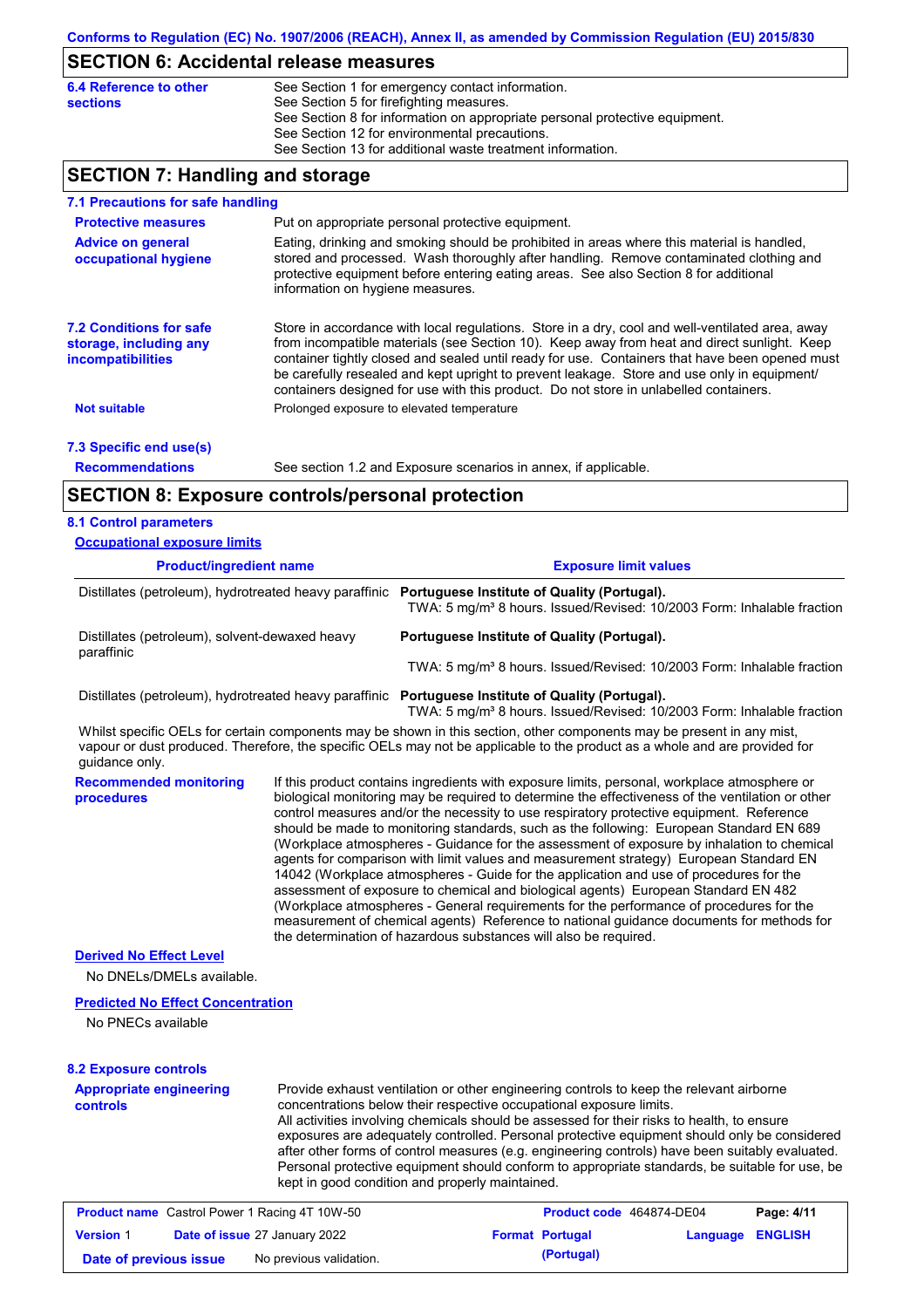# **SECTION 8: Exposure controls/personal protection**

|                                       | Your supplier of personal protective equipment should be consulted for advice on selection and<br>appropriate standards. For further information contact your national organisation for standards.<br>The final choice of protective equipment will depend upon a risk assessment. It is important to<br>ensure that all items of personal protective equipment are compatible.                                                                                                                                                                                                                                                                   |
|---------------------------------------|---------------------------------------------------------------------------------------------------------------------------------------------------------------------------------------------------------------------------------------------------------------------------------------------------------------------------------------------------------------------------------------------------------------------------------------------------------------------------------------------------------------------------------------------------------------------------------------------------------------------------------------------------|
| <b>Individual protection measures</b> |                                                                                                                                                                                                                                                                                                                                                                                                                                                                                                                                                                                                                                                   |
| <b>Hygiene measures</b>               | Wash hands, forearms and face thoroughly after handling chemical products, before eating,<br>smoking and using the lavatory and at the end of the working period. Ensure that eyewash<br>stations and safety showers are close to the workstation location.                                                                                                                                                                                                                                                                                                                                                                                       |
| <b>Respiratory protection</b>         | In case of insufficient ventilation, wear suitable respiratory equipment.<br>The correct choice of respiratory protection depends upon the chemicals being handled, the<br>conditions of work and use, and the condition of the respiratory equipment. Safety procedures<br>should be developed for each intended application. Respiratory protection equipment should<br>therefore be chosen in consultation with the supplier/manufacturer and with a full assessment<br>of the working conditions.                                                                                                                                             |
| <b>Eye/face protection</b>            | Safety glasses with side shields.                                                                                                                                                                                                                                                                                                                                                                                                                                                                                                                                                                                                                 |
| <b>Skin protection</b>                |                                                                                                                                                                                                                                                                                                                                                                                                                                                                                                                                                                                                                                                   |
| <b>Hand protection</b>                | <b>General Information:</b>                                                                                                                                                                                                                                                                                                                                                                                                                                                                                                                                                                                                                       |
|                                       | Because specific work environments and material handling practices vary, safety procedures<br>should be developed for each intended application. The correct choice of protective gloves<br>depends upon the chemicals being handled, and the conditions of work and use. Most gloves<br>provide protection for only a limited time before they must be discarded and replaced (even the<br>best chemically resistant gloves will break down after repeated chemical exposures).                                                                                                                                                                  |
|                                       | Gloves should be chosen in consultation with the supplier / manufacturer and taking account of<br>a full assessment of the working conditions.                                                                                                                                                                                                                                                                                                                                                                                                                                                                                                    |
|                                       | Recommended: Nitrile gloves.<br><b>Breakthrough time:</b>                                                                                                                                                                                                                                                                                                                                                                                                                                                                                                                                                                                         |
|                                       | Breakthrough time data are generated by glove manufacturers under laboratory test conditions<br>and represent how long a glove can be expected to provide effective permeation resistance. It<br>is important when following breakthrough time recommendations that actual workplace<br>conditions are taken into account. Always consult with your glove supplier for up-to-date<br>technical information on breakthrough times for the recommended glove type.<br>Our recommendations on the selection of gloves are as follows:                                                                                                                |
|                                       | Continuous contact:                                                                                                                                                                                                                                                                                                                                                                                                                                                                                                                                                                                                                               |
|                                       | Gloves with a minimum breakthrough time of 240 minutes, or >480 minutes if suitable gloves<br>can be obtained.<br>If suitable gloves are not available to offer that level of protection, gloves with shorter<br>breakthrough times may be acceptable as long as appropriate glove maintenance and<br>replacement regimes are determined and adhered to.                                                                                                                                                                                                                                                                                          |
|                                       | Short-term / splash protection:                                                                                                                                                                                                                                                                                                                                                                                                                                                                                                                                                                                                                   |
|                                       | Recommended breakthrough times as above.<br>It is recognised that for short-term, transient exposures, gloves with shorter breakthrough times<br>may commonly be used. Therefore, appropriate maintenance and replacement regimes must<br>be determined and rigorously followed.                                                                                                                                                                                                                                                                                                                                                                  |
|                                       | <b>Glove Thickness:</b>                                                                                                                                                                                                                                                                                                                                                                                                                                                                                                                                                                                                                           |
|                                       | For general applications, we recommend gloves with a thickness typically greater than 0.35 mm.                                                                                                                                                                                                                                                                                                                                                                                                                                                                                                                                                    |
|                                       | It should be emphasised that glove thickness is not necessarily a good predictor of glove<br>resistance to a specific chemical, as the permeation efficiency of the glove will be dependent<br>on the exact composition of the glove material. Therefore, glove selection should also be based<br>on consideration of the task requirements and knowledge of breakthrough times.<br>Glove thickness may also vary depending on the glove manufacturer, the glove type and the<br>glove model. Therefore, the manufacturers' technical data should always be taken into account<br>to ensure selection of the most appropriate glove for the task. |
|                                       | Note: Depending on the activity being conducted, gloves of varying thickness may be required<br>for specific tasks. For example:                                                                                                                                                                                                                                                                                                                                                                                                                                                                                                                  |
|                                       | • Thinner gloves (down to 0.1 mm or less) may be required where a high degree of manual<br>dexterity is needed. However, these gloves are only likely to give short duration protection and<br>would normally be just for single use applications, then disposed of.                                                                                                                                                                                                                                                                                                                                                                              |

| <b>Product name</b> Castrol Power 1 Racing 4T 10W-50 |  | <b>Product code</b> 464874-DE04      |  | Page: 5/11             |                         |  |
|------------------------------------------------------|--|--------------------------------------|--|------------------------|-------------------------|--|
| <b>Version 1</b>                                     |  | <b>Date of issue 27 January 2022</b> |  | <b>Format Portugal</b> | <b>Language ENGLISH</b> |  |
| Date of previous issue                               |  | No previous validation.              |  | (Portugal)             |                         |  |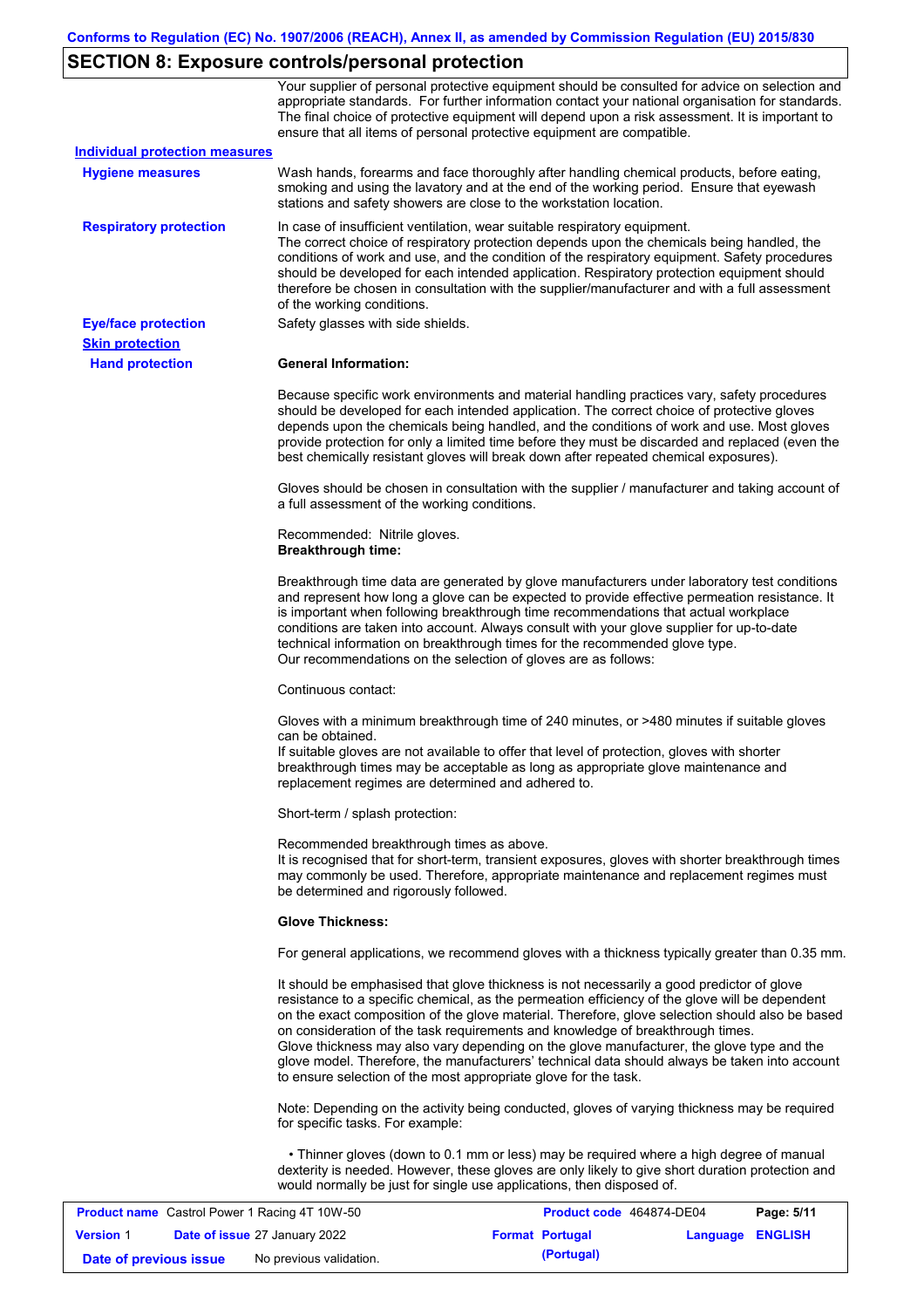• Thicker gloves (up to 3 mm or more) may be required where there is a mechanical (as well

# **SECTION 8: Exposure controls/personal protection**

|                                           | as a chemical) risk i.e. where there is abrasion or puncture potential.                                                                                                                                                                                                                                                                                                                                                                                                                                                                                                                                                                                                               |
|-------------------------------------------|---------------------------------------------------------------------------------------------------------------------------------------------------------------------------------------------------------------------------------------------------------------------------------------------------------------------------------------------------------------------------------------------------------------------------------------------------------------------------------------------------------------------------------------------------------------------------------------------------------------------------------------------------------------------------------------|
| <b>Skin and body</b>                      | Use of protective clothing is good industrial practice.<br>Personal protective equipment for the body should be selected based on the task being<br>performed and the risks involved and should be approved by a specialist before handling this<br>product.<br>Cotton or polyester/cotton overalls will only provide protection against light superficial<br>contamination that will not soak through to the skin. Overalls should be laundered on a regular<br>basis. When the risk of skin exposure is high (e.g. when cleaning up spillages or if there is a<br>risk of splashing) then chemical resistant aprons and/or impervious chemical suits and boots<br>will be required. |
| <b>Refer to standards:</b>                | Respiratory protection: EN 529<br>Gloves: EN 420, EN 374<br>Eye protection: EN 166<br>Filtering half-mask: EN 149<br>Filtering half-mask with valve: EN 405<br>Half-mask: EN 140 plus filter<br>Full-face mask: EN 136 plus filter<br>Particulate filters: EN 143<br>Gas/combined filters: EN 14387                                                                                                                                                                                                                                                                                                                                                                                   |
| <b>Environmental exposure</b><br>controls | Emissions from ventilation or work process equipment should be checked to ensure they<br>comply with the requirements of environmental protection legislation. In some cases, fume<br>scrubbers, filters or engineering modifications to the process equipment will be necessary to<br>reduce emissions to acceptable levels.                                                                                                                                                                                                                                                                                                                                                         |

## **SECTION 9: Physical and chemical properties**

The conditions of measurement of all properties are at standard temperature and pressure unless otherwise indicated.

### **9.1 Information on basic physical and chemical properties**

| <b>Appearance</b>                               |                                            |
|-------------------------------------------------|--------------------------------------------|
| <b>Physical state</b>                           | Liquid.                                    |
| <b>Colour</b>                                   | Red.                                       |
| <b>Odour</b>                                    | Not available.                             |
| <b>Odour threshold</b>                          | Not available.                             |
| pH                                              | Not applicable.                            |
| <b>Melting point/freezing point</b>             | Not available.                             |
| Initial boiling point and boiling<br>range      | Not available.                             |
| <b>Pour point</b>                               | -36 $^{\circ}$ C                           |
| <b>Flash point</b>                              | Closed cup: 205°C (401°F) [Pensky-Martens] |
| <b>Evaporation rate</b>                         | Not available.                             |
| <b>Flammability (solid, gas)</b>                | Not available.                             |
| Upper/lower flammability or<br>explosive limits | Not available.                             |

# **Vapour pressure**

#### Not available.

|                                                      |                                                                            |           |         | Vapour Pressure at 20°C |          | Vapour pressure at 50°C  |                |
|------------------------------------------------------|----------------------------------------------------------------------------|-----------|---------|-------------------------|----------|--------------------------|----------------|
|                                                      | <b>Ingredient name</b>                                                     | mm Hg kPa |         | <b>Method</b>           | mm<br>Hg | <b>kPa</b>               | <b>Method</b>  |
|                                                      | Distillates (petroleum),<br>hydrotreated heavy<br>paraffinic               | < 0.08    | < 0.011 | <b>ASTM D 5191</b>      |          |                          |                |
|                                                      | Distillates (petroleum),<br>solvent-dewaxed<br>heavy paraffinic            | < 0.08    | < 0.011 | <b>ASTM D 5191</b>      |          |                          |                |
|                                                      | Distillates (petroleum),<br>hydrotreated heavy<br>paraffinic               | < 0.08    | < 0.011 | <b>ASTM D 5191</b>      |          |                          |                |
| <b>Vapour density</b>                                | Not available.                                                             |           |         |                         |          |                          |                |
| <b>Relative density</b>                              | Not available.                                                             |           |         |                         |          |                          |                |
| <b>Density</b>                                       | $\leq$ 1000 kg/m <sup>3</sup> (<1 g/cm <sup>3</sup> ) at 15 <sup>°</sup> C |           |         |                         |          |                          |                |
| <b>Product name</b> Castrol Power 1 Racing 4T 10W-50 |                                                                            |           |         |                         |          | Product code 464874-DE04 | Page: 6/11     |
| <b>Version 1</b><br>Date of issue 27 January 2022    |                                                                            |           |         | <b>Format Portugal</b>  |          | Language                 | <b>ENGLISH</b> |
| Date of previous issue                               | No previous validation.                                                    |           |         | (Portugal)              |          |                          |                |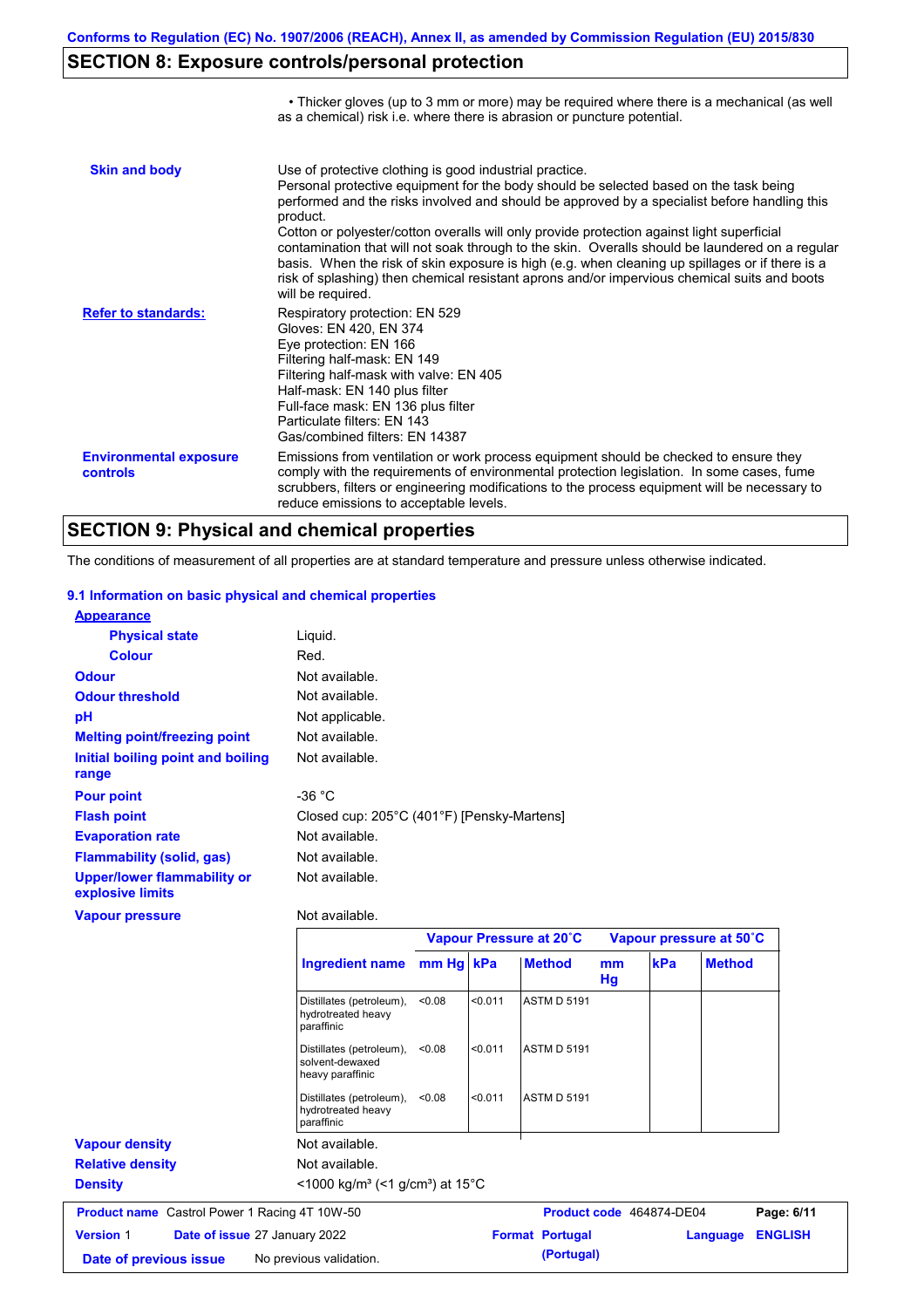# **SECTION 9: Physical and chemical properties**

| <b>Solubility(ies)</b>                            | insoluble in water.                                                                                                                                    |
|---------------------------------------------------|--------------------------------------------------------------------------------------------------------------------------------------------------------|
| <b>Partition coefficient: n-octanol/</b><br>water | Not applicable.                                                                                                                                        |
| <b>Auto-ignition temperature</b>                  | Not available.                                                                                                                                         |
| <b>Decomposition temperature</b>                  | Not available.                                                                                                                                         |
| <b>Viscosity</b>                                  | Kinematic: 113.2 mm <sup>2</sup> /s (113.2 cSt) at $40^{\circ}$ C<br>Kinematic: 16.4 to 17.8 mm <sup>2</sup> /s (16.4 to 17.8 cSt) at 100 $^{\circ}$ C |
| <b>Explosive properties</b>                       | Not available.                                                                                                                                         |
| <b>Oxidising properties</b>                       | Not available.                                                                                                                                         |
| <b>Particle characteristics</b>                   |                                                                                                                                                        |
| <b>Median particle size</b>                       | Not applicable.                                                                                                                                        |
| 9.2 Other information                             |                                                                                                                                                        |
| No additional information.                        |                                                                                                                                                        |

# **SECTION 10: Stability and reactivity**

| <b>10.1 Reactivity</b>                            | No specific test data available for this product. Refer to Conditions to avoid and Incompatible<br>materials for additional information.                                |
|---------------------------------------------------|-------------------------------------------------------------------------------------------------------------------------------------------------------------------------|
| <b>10.2 Chemical stability</b>                    | The product is stable.                                                                                                                                                  |
| <b>10.3 Possibility of</b><br>hazardous reactions | Under normal conditions of storage and use, hazardous reactions will not occur.<br>Under normal conditions of storage and use, hazardous polymerisation will not occur. |
| <b>10.4 Conditions to avoid</b>                   | Avoid all possible sources of ignition (spark or flame).                                                                                                                |
| 10.5 Incompatible materials                       | Reactive or incompatible with the following materials: oxidising materials.                                                                                             |
| <b>10.6 Hazardous</b><br>decomposition products   | Under normal conditions of storage and use, hazardous decomposition products should not be<br>produced.                                                                 |

# **SECTION 11: Toxicological information**

| 11.1 Information on toxicological effects            |                                                                                                                   |                                                               |                |  |
|------------------------------------------------------|-------------------------------------------------------------------------------------------------------------------|---------------------------------------------------------------|----------------|--|
| <b>Acute toxicity estimates</b>                      |                                                                                                                   |                                                               |                |  |
| Not available.                                       |                                                                                                                   |                                                               |                |  |
| <b>Information on likely</b><br>routes of exposure   | Routes of entry anticipated: Dermal, Inhalation.                                                                  |                                                               |                |  |
| <b>Potential acute health effects</b>                |                                                                                                                   |                                                               |                |  |
| <b>Inhalation</b>                                    | Vapour inhalation under ambient conditions is not normally a problem due to low vapour<br>pressure.               |                                                               |                |  |
| <b>Ingestion</b>                                     | No known significant effects or critical hazards.                                                                 |                                                               |                |  |
| <b>Skin contact</b>                                  | Defatting to the skin. May cause skin dryness and irritation.                                                     |                                                               |                |  |
| <b>Eye contact</b>                                   | No known significant effects or critical hazards.                                                                 |                                                               |                |  |
|                                                      | <b>Symptoms related to the physical, chemical and toxicological characteristics</b>                               |                                                               |                |  |
| <b>Inhalation</b>                                    | No specific data.                                                                                                 |                                                               |                |  |
| <b>Ingestion</b>                                     | No specific data.                                                                                                 |                                                               |                |  |
| <b>Skin contact</b>                                  | Adverse symptoms may include the following:<br><i>irritation</i><br>dryness<br>cracking                           |                                                               |                |  |
| <b>Eye contact</b>                                   | No specific data.                                                                                                 |                                                               |                |  |
|                                                      | Delayed and immediate effects as well as chronic effects from short and long-term exposure                        |                                                               |                |  |
| <b>Inhalation</b>                                    | Overexposure to the inhalation of airborne droplets or aerosols may cause irritation of the<br>respiratory tract. |                                                               |                |  |
| <b>Ingestion</b>                                     |                                                                                                                   | Ingestion of large quantities may cause nausea and diarrhoea. |                |  |
| <b>Skin contact</b>                                  | Prolonged or repeated contact can defat the skin and lead to irritation and/or dermatitis.                        |                                                               |                |  |
| <b>Eye contact</b>                                   | Potential risk of transient stinging or redness if accidental eye contact occurs.                                 |                                                               |                |  |
| <b>Potential chronic health effects</b>              |                                                                                                                   |                                                               |                |  |
| <b>Product name</b> Castrol Power 1 Racing 4T 10W-50 |                                                                                                                   | Product code 464874-DE04                                      | Page: 7/11     |  |
| <b>Version 1</b>                                     | Date of issue 27 January 2022<br><b>Format Portugal</b>                                                           | Language                                                      | <b>ENGLISH</b> |  |
| Date of previous issue                               | (Portugal)<br>No previous validation.                                                                             |                                                               |                |  |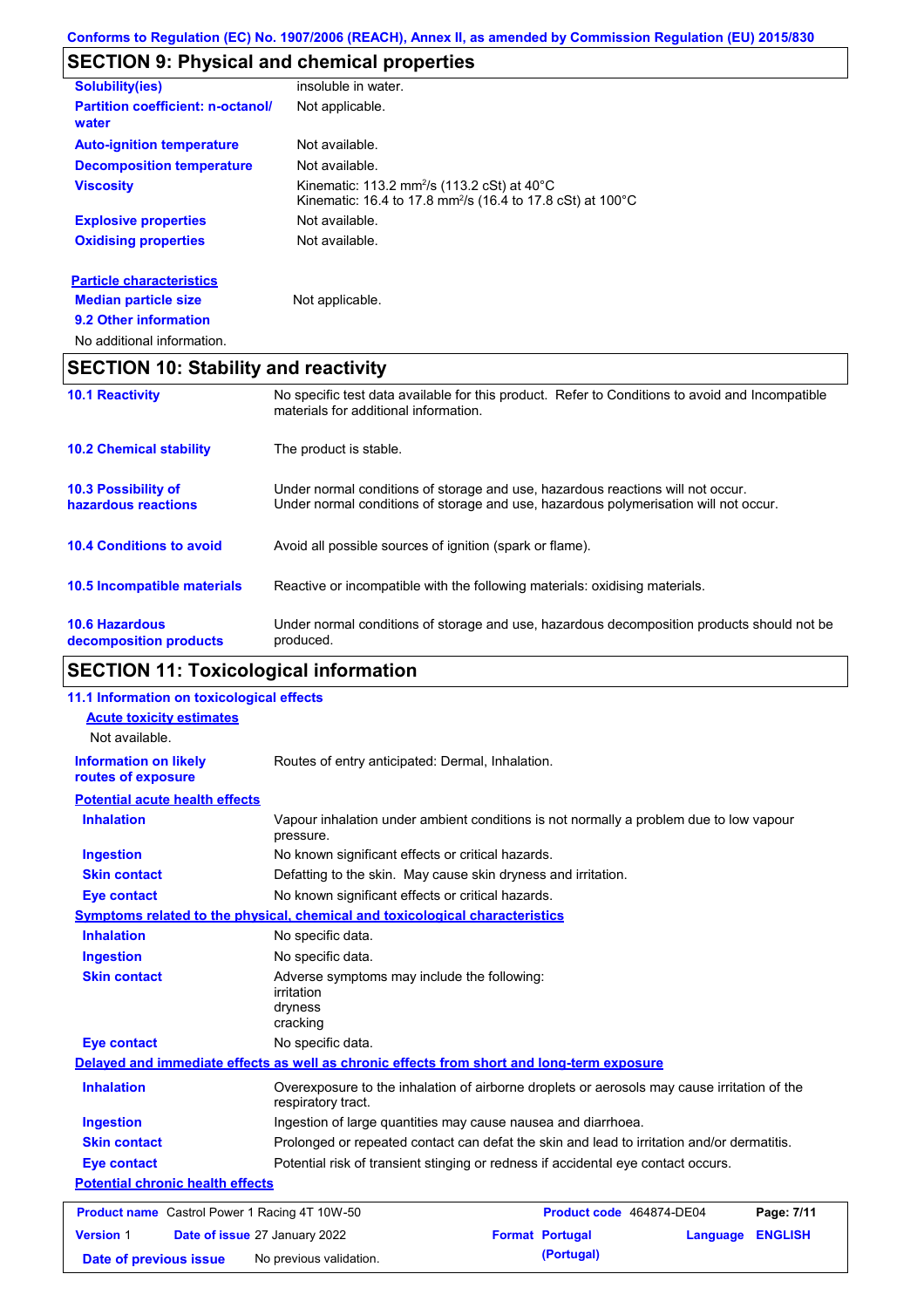### **SECTION 11: Toxicological information**

| <b>General</b>               | USED ENGINE OILS                                                                                                                                                                                                                                                                                                                                                                     |
|------------------------------|--------------------------------------------------------------------------------------------------------------------------------------------------------------------------------------------------------------------------------------------------------------------------------------------------------------------------------------------------------------------------------------|
|                              | Combustion products resulting from the operation of internal combustion engines contaminate<br>engine oils during use. Used engine oil may contain hazardous components which have the<br>potential to cause skin cancer. Frequent or prolonged contact with all types and makes of used<br>engine oil must therefore be avoided and a high standard of personal hygiene maintained. |
| <b>Carcinogenicity</b>       | No known significant effects or critical hazards.                                                                                                                                                                                                                                                                                                                                    |
| <b>Mutagenicity</b>          | No known significant effects or critical hazards.                                                                                                                                                                                                                                                                                                                                    |
| <b>Developmental effects</b> | No known significant effects or critical hazards.                                                                                                                                                                                                                                                                                                                                    |
| <b>Fertility effects</b>     | No known significant effects or critical hazards.                                                                                                                                                                                                                                                                                                                                    |

# **SECTION 12: Ecological information**

### **12.1 Toxicity**

**Environmental hazards** Not classified as dangerous

### **12.2 Persistence and degradability**

Expected to be biodegradable.

### **12.3 Bioaccumulative potential**

This product is not expected to bioaccumulate through food chains in the environment.

| <b>12.4 Mobility in soil</b>                                  |                                                                      |
|---------------------------------------------------------------|----------------------------------------------------------------------|
| <b>Soil/water partition</b><br>coefficient (K <sub>oc</sub> ) | Not available.                                                       |
| <b>Mobility</b>                                               | Spillages may penetrate the soil causing ground water contamination. |

### **12.5 Results of PBT and vPvB assessment**

Product does not meet the criteria for PBT or vPvB according to Regulation (EC) No. 1907/2006, Annex XIII.

### **12.6 Other adverse effects**

Spills may form a film on water surfaces causing physical damage to organisms. Oxygen transfer could also be impaired. **Other ecological information**

### **SECTION 13: Disposal considerations**

### **13.1 Waste treatment methods**

**Methods of disposal**

### **Product**

Where possible, arrange for product to be recycled. Dispose of via an authorised person/ licensed waste disposal contractor in accordance with local regulations.

### **Hazardous waste** Yes.

| Waste code | <b>Waste designation</b>                                         |
|------------|------------------------------------------------------------------|
| $130205*$  | Imineral-based non-chlorinated engine, gear and lubricating oils |
|            |                                                                  |

However, deviation from the intended use and/or the presence of any potential contaminants may require an alternative waste disposal code to be assigned by the end user.

| <b>Packaging</b>           |                                                                                                                                                                                                                                         |
|----------------------------|-----------------------------------------------------------------------------------------------------------------------------------------------------------------------------------------------------------------------------------------|
| <b>Methods of disposal</b> | Where possible, arrange for product to be recycled. Dispose of via an authorised person/<br>licensed waste disposal contractor in accordance with local regulations.                                                                    |
| <b>Special precautions</b> | This material and its container must be disposed of in a safe way. Empty containers or liners<br>may retain some product residues. Avoid dispersal of spilt material and runoff and contact with<br>soil, waterways, drains and sewers. |
| <b>References</b>          | Commission 2014/955/EU<br>Directive 2008/98/EC                                                                                                                                                                                          |

# **SECTION 14: Transport information**

| <b>Product name</b> Castrol Power 1 Racing 4T 10W-50 |  | Product code 464874-DE04             |  | Page: 8/11             |                         |  |
|------------------------------------------------------|--|--------------------------------------|--|------------------------|-------------------------|--|
| <b>Version 1</b>                                     |  | <b>Date of issue 27 January 2022</b> |  | <b>Format Portugal</b> | <b>Language ENGLISH</b> |  |
| Date of previous issue                               |  | No previous validation.              |  | (Portugal)             |                         |  |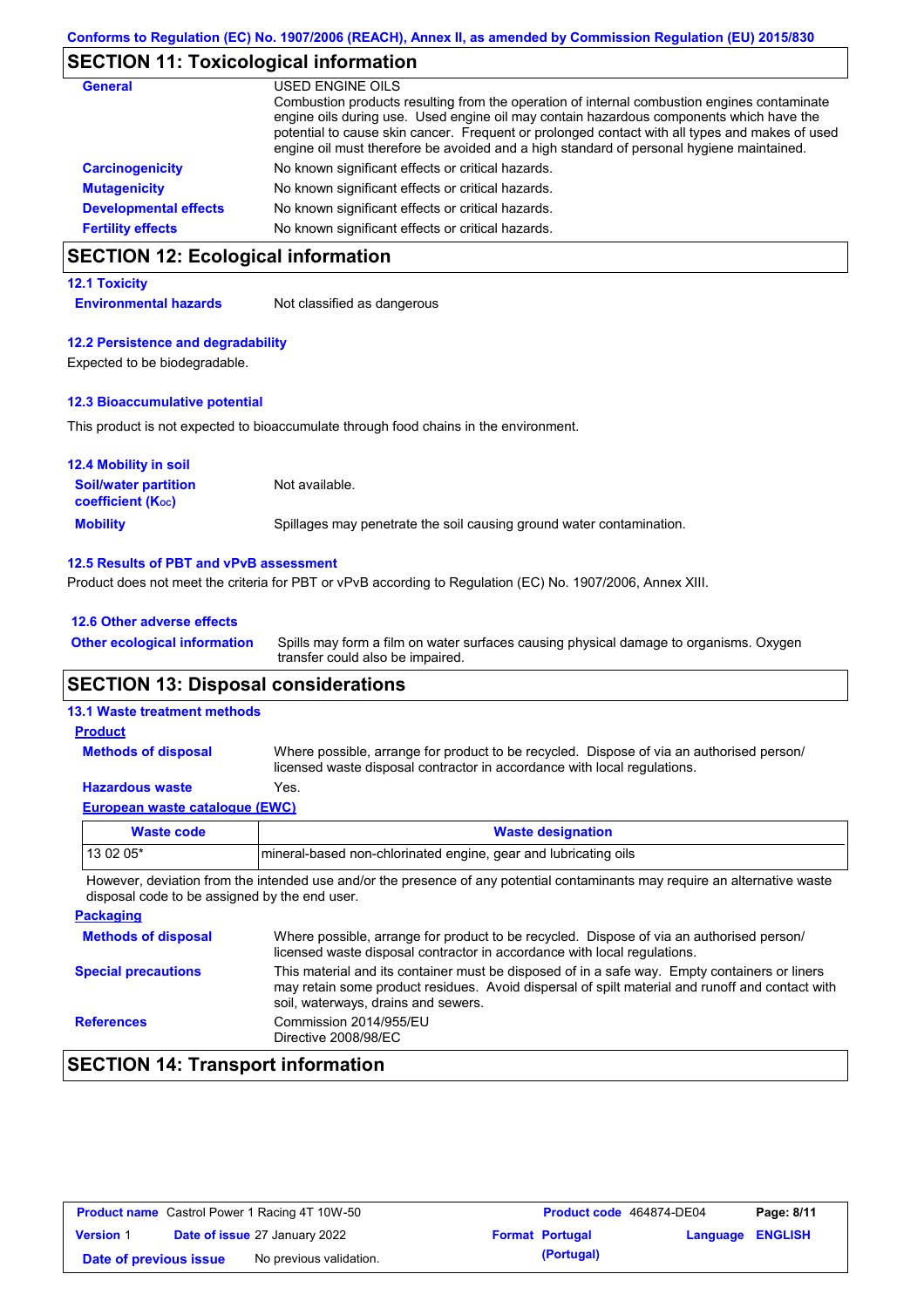# **SECTION 14: Transport information**

|                                           | <b>ADR/RID</b> | <b>ADN</b>     | <b>IMDG</b>    | <b>IATA</b>    |  |  |
|-------------------------------------------|----------------|----------------|----------------|----------------|--|--|
| 14.1 UN number                            | Not regulated. | Not regulated. | Not regulated. | Not regulated. |  |  |
| 14.2 UN proper<br>shipping name           |                |                |                |                |  |  |
| <b>14.3 Transport</b><br>hazard class(es) |                |                |                |                |  |  |
| 14.4 Packing<br>group                     |                |                |                |                |  |  |
| 14.5<br><b>Environmental</b><br>hazards   | No.            | No.            | No.            | No.            |  |  |
| <b>Additional</b><br><b>information</b>   |                |                | -              |                |  |  |

**14.6 Special precautions for user** Not available.

**14.7 Transport in bulk according to IMO instruments**

Not available.

## **SECTION 15: Regulatory information**

**Other regulations REACH Status** The company, as identified in Section 1, sells this product in the EU in compliance with the current requirements of REACH. **15.1 Safety, health and environmental regulations/legislation specific for the substance or mixture EU Regulation (EC) No. 1907/2006 (REACH) Annex XIV - List of substances subject to authorisation Substances of very high concern** None of the components are listed. At least one component is not listed. All components are listed or exempted. All components are listed or exempted. All components are listed or exempted. All components are active or exempted. All components are listed or exempted. All components are listed or exempted. **United States inventory (TSCA 8b) Australia inventory (AIIC) Canada inventory China inventory (IECSC) Japan inventory (CSCL) Korea inventory (KECI) Philippines inventory (PICCS) Taiwan Chemical Substances Inventory (TCSI)** All components are listed or exempted. **Ozone depleting substances (1005/2009/EU)** Not listed. **Prior Informed Consent (PIC) (649/2012/EU)** None of the components are listed. **Annex XIV EU Regulation (EC) No. 1907/2006 (REACH) Annex XVII - Restrictions on the manufacture, placing on the market and use of certain dangerous substances, mixtures and articles** Not applicable.

| <b>Product name</b> Castrol Power 1 Racing 4T 10W-50 |  | Product code 464874-DE04             |  | Page: 9/11             |                         |  |
|------------------------------------------------------|--|--------------------------------------|--|------------------------|-------------------------|--|
| <b>Version 1</b>                                     |  | <b>Date of issue 27 January 2022</b> |  | <b>Format Portugal</b> | <b>Language ENGLISH</b> |  |
| Date of previous issue                               |  | No previous validation.              |  | (Portugal)             |                         |  |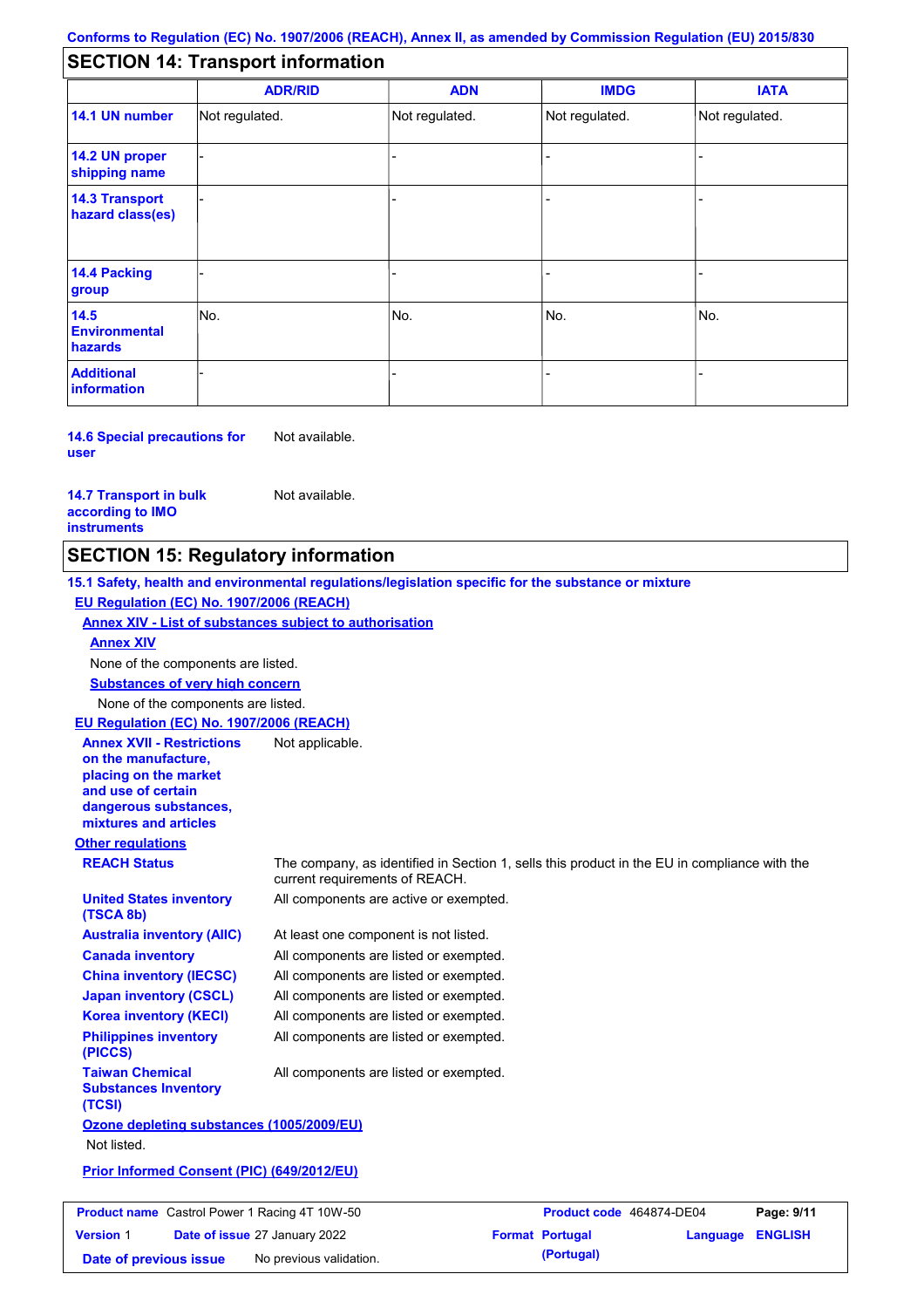# **SECTION 15: Regulatory information**

Not listed.

**Persistent Organic Pollutants** Not listed.

### **EU - Water framework directive - Priority substances**

None of the components are listed.

### **Seveso Directive**

This product is not controlled under the Seveso Directive.

| <b>15.2 Chemical safety</b> | A Chemical Safety Assessment has been carried out for one or more of the substances within  |
|-----------------------------|---------------------------------------------------------------------------------------------|
| assessment                  | this mixture. A Chemical Safety Assessment has not been carried out for the mixture itself. |

# **SECTION 16: Other information**

| <b>Abbreviations and acronyms</b> | ADN = European Provisions concerning the International Carriage of Dangerous Goods by<br>Inland Waterway                  |
|-----------------------------------|---------------------------------------------------------------------------------------------------------------------------|
|                                   | ADR = The European Agreement concerning the International Carriage of Dangerous Goods by<br>Road                          |
|                                   | ATE = Acute Toxicity Estimate                                                                                             |
|                                   | BCF = Bioconcentration Factor                                                                                             |
|                                   | CAS = Chemical Abstracts Service                                                                                          |
|                                   | CLP = Classification, Labelling and Packaging Regulation [Regulation (EC) No. 1272/2008]                                  |
|                                   | CSA = Chemical Safety Assessment                                                                                          |
|                                   | CSR = Chemical Safety Report                                                                                              |
|                                   | DMEL = Derived Minimal Effect Level                                                                                       |
|                                   | DNEL = Derived No Effect Level                                                                                            |
|                                   | EINECS = European Inventory of Existing Commercial chemical Substances                                                    |
|                                   | ES = Exposure Scenario                                                                                                    |
|                                   | EUH statement = CLP-specific Hazard statement                                                                             |
|                                   | EWC = European Waste Catalogue                                                                                            |
|                                   | GHS = Globally Harmonized System of Classification and Labelling of Chemicals                                             |
|                                   | IATA = International Air Transport Association                                                                            |
|                                   | IBC = Intermediate Bulk Container                                                                                         |
|                                   | <b>IMDG</b> = International Maritime Dangerous Goods                                                                      |
|                                   | LogPow = logarithm of the octanol/water partition coefficient                                                             |
|                                   | MARPOL = International Convention for the Prevention of Pollution From Ships, 1973 as                                     |
|                                   | modified by the Protocol of 1978. ("Marpol" = marine pollution)                                                           |
|                                   | OECD = Organisation for Economic Co-operation and Development                                                             |
|                                   | PBT = Persistent, Bioaccumulative and Toxic                                                                               |
|                                   | <b>PNEC</b> = Predicted No Effect Concentration                                                                           |
|                                   | REACH = Registration, Evaluation, Authorisation and Restriction of Chemicals Regulation                                   |
|                                   | [Regulation (EC) No. 1907/2006]<br>RID = The Regulations concerning the International Carriage of Dangerous Goods by Rail |
|                                   | RRN = REACH Registration Number                                                                                           |
|                                   | SADT = Self-Accelerating Decomposition Temperature                                                                        |
|                                   | SVHC = Substances of Very High Concern                                                                                    |
|                                   | STOT-RE = Specific Target Organ Toxicity - Repeated Exposure                                                              |
|                                   | STOT-SE = Specific Target Organ Toxicity - Single Exposure                                                                |
|                                   | $TWA = Time$ weighted average                                                                                             |
|                                   | $UN = United Nations$                                                                                                     |
|                                   | UVCB = Complex hydrocarbon substance                                                                                      |
|                                   | VOC = Volatile Organic Compound                                                                                           |
|                                   | vPvB = Very Persistent and Very Bioaccumulative                                                                           |
|                                   | Varies = may contain one or more of the following $64741-88-4$ / RRN 01-2119488706-23,                                    |
|                                   | 64741-89-5 / RRN 01-2119487067-30, 64741-95-3 / RRN 01-2119487081-40, 64741-96-4/ RRN                                     |
|                                   | 01-2119483621-38, 64742-01-4 / RRN 01-2119488707-21, 64742-44-5 / RRN                                                     |
|                                   | 01-2119985177-24, 64742-45-6, 64742-52-5 / RRN 01-2119467170-45, 64742-53-6 / RRN                                         |
|                                   | 01-2119480375-34, 64742-54-7 / RRN 01-2119484627-25, 64742-55-8 / RRN                                                     |
|                                   | 01-2119487077-29, 64742-56-9 / RRN 01-2119480132-48, 64742-57-0 / RRN                                                     |
|                                   | 01-2119489287-22, 64742-58-1, 64742-62-7 / RRN 01-2119480472-38, 64742-63-8,                                              |
|                                   | 64742-65-0 / RRN 01-2119471299-27, 64742-70-7 / RRN 01-2119487080-42, 72623-85-9 /                                        |
|                                   | RRN 01-2119555262-43, 72623-86-0 / RRN 01-2119474878-16, 72623-87-1 / RRN                                                 |
|                                   | 01-2119474889-13                                                                                                          |

### **Procedure used to derive the classification according to Regulation (EC) No. 1272/2008 [CLP/GHS]**

| <b>Classification</b> |                                                      | <b>Justification</b>     |          |                |
|-----------------------|------------------------------------------------------|--------------------------|----------|----------------|
| Not classified.       |                                                      |                          |          |                |
|                       | <b>Product name</b> Castrol Power 1 Racing 4T 10W-50 | Product code 464874-DE04 |          | Page: 10/11    |
| <b>Version 1</b>      | Date of issue 27 January 2022                        | <b>Format Portugal</b>   | Language | <b>ENGLISH</b> |
|                       | No previous validation.<br>Date of previous issue    | (Portugal)               |          |                |